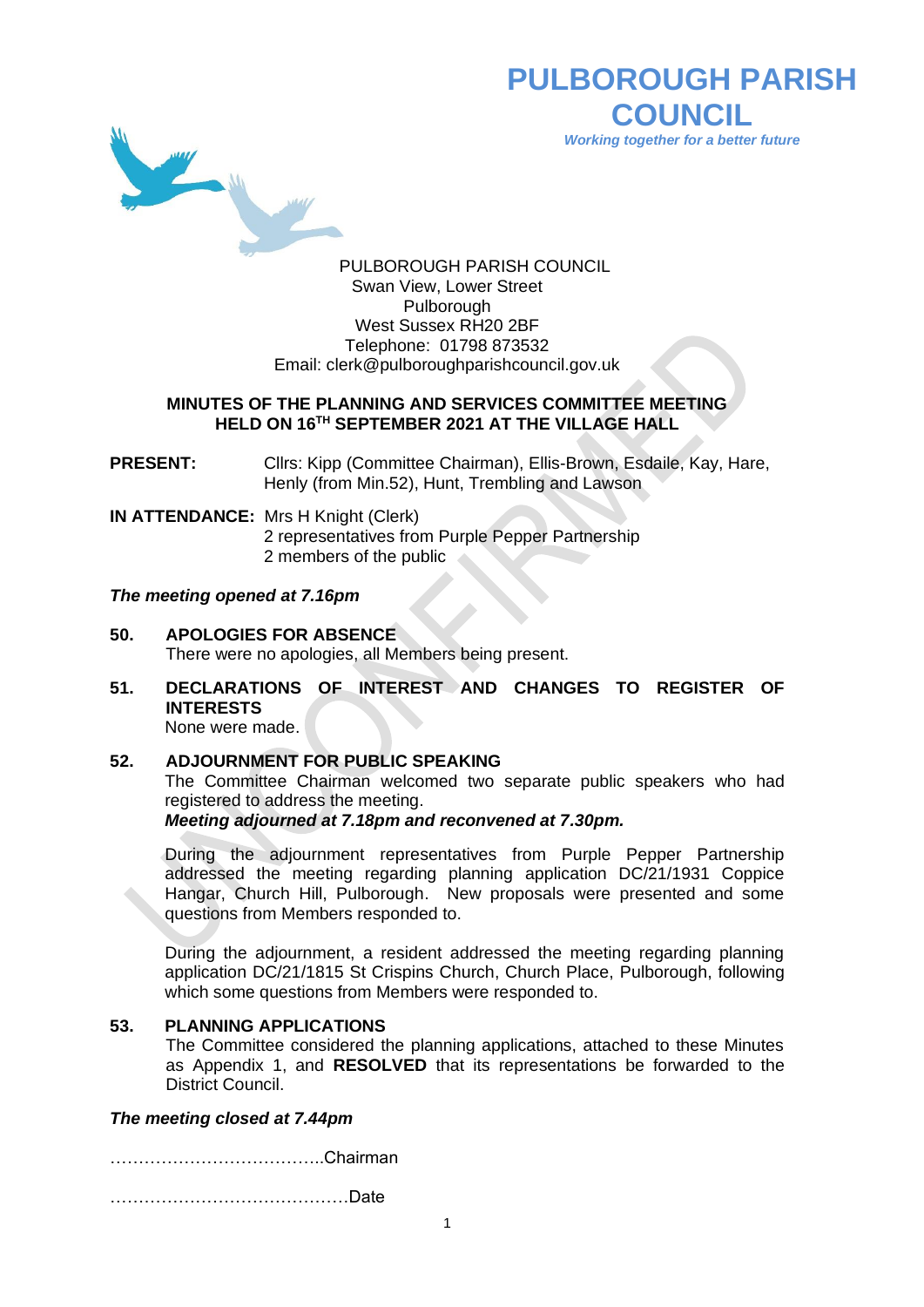#### Appendix 1

### **Recommendations of the Planning & Services Committee meeting held on Thursday 16th September 2021**

### **DC/21/1674 – Cherry Tree Cottage, Batts lane, Pulborough, West Sussex**

Erection of a single-storey detached outbuilding. **No objection.**

### **DC/21/1721 – Park Farmhouse, Coombelands Racing Stables, Coombelands Lane, Pulborough**

Enlargement of opening and replacement of French doors with sliding patio doors. **No objection.**

# **DC/21/1760 – 39 Rivermead, Pulborough, West Sussex RH20 2DA**

To raise the roof of the existing outbuilding/rear projection by 90mm to allow for insulation to be installed. **No objection.**

# **DC/21/1815 – St Crispins Church, Church Place, Pulborough, West Sussex**

Demolition of existing church buildings and erection of No.7 dwellings with associated access, parking and landscaping.

**Objection, on the grounds of:** 

- **This constitutes overdevelopment in a conservation area and is out of keeping with the character of the area;**
- **The site is not included in the Pulborough Neighbourhood Plan, which is at an advanced stage, and which identifies this area as an open space/local green space;**
- **Access issues - There are concerns about extra traffic as Church Place is essentially a single track road with few safe passing places; Safe egress and ingress to/from the A29 is of concern due to poor visibility in both directions, volume of traffic including HGVs and speed of traffic;**
- **The January ecological survey was conducted at an inappropriate time – assessment of newt activity should take place in June.**

#### **DC/21/1861 – Reflections Hair and Sunbed Centre, 37 London Road, Pulborough, West Sussex**

Demolition of disused store at rear, conversion and extension of existing building to form 6no. residential dwellings.

**Objection, on the grounds of:**

- **Overdevelopment and out of keeping with the area;**
- **Concerns over parking – there are no nearby parking facilities and the site has private land either side;**
- **Concerns regarding potential disturbance of bat roosts.**

### **DC/21/1913 – Land West of Nutbourne Lane, Pulborough RH20 2HZ**

Creation of new vehicular access to serve the existing fields and vineyard. **No objection, however the Council emphasizes the need to ensure that the visibility splays are kept clear from vegetation at all times.**